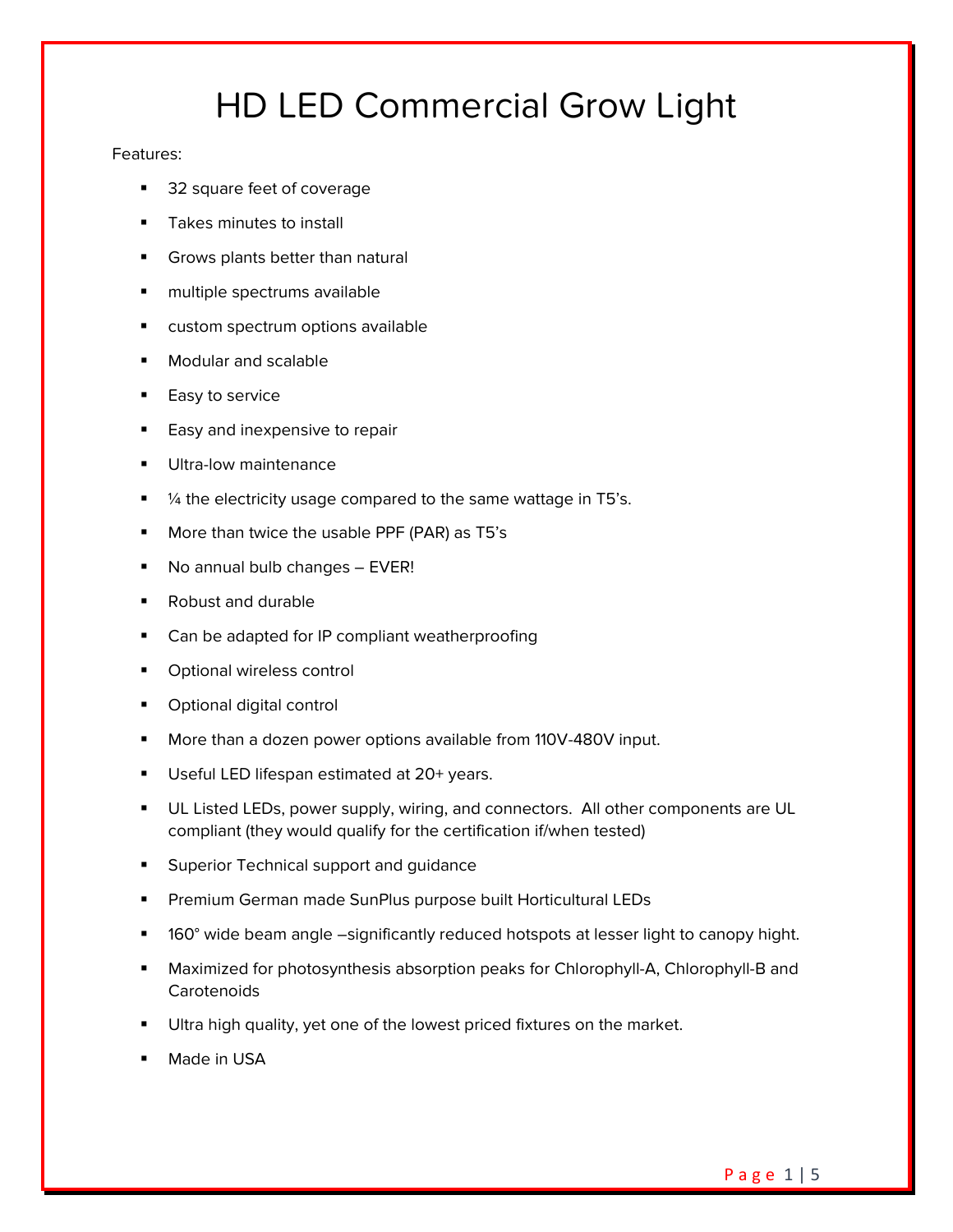# Typical Photosynthesis Absorption



# HD LED Commercial Grow Light Output



Any light that is outside of the photosynthetic absorption response is not absorbed and is completely wasted, decreasing the efficiency of the entire system. By outputting light strictly within the absorption response, we maximize what the plant can absorb and creates an ultra-efficient, highly capable LED system. This is based on our Grow-All Full Spectrum, excellent for almost all plants and an ideal starting point for creating your very own unique spectrum.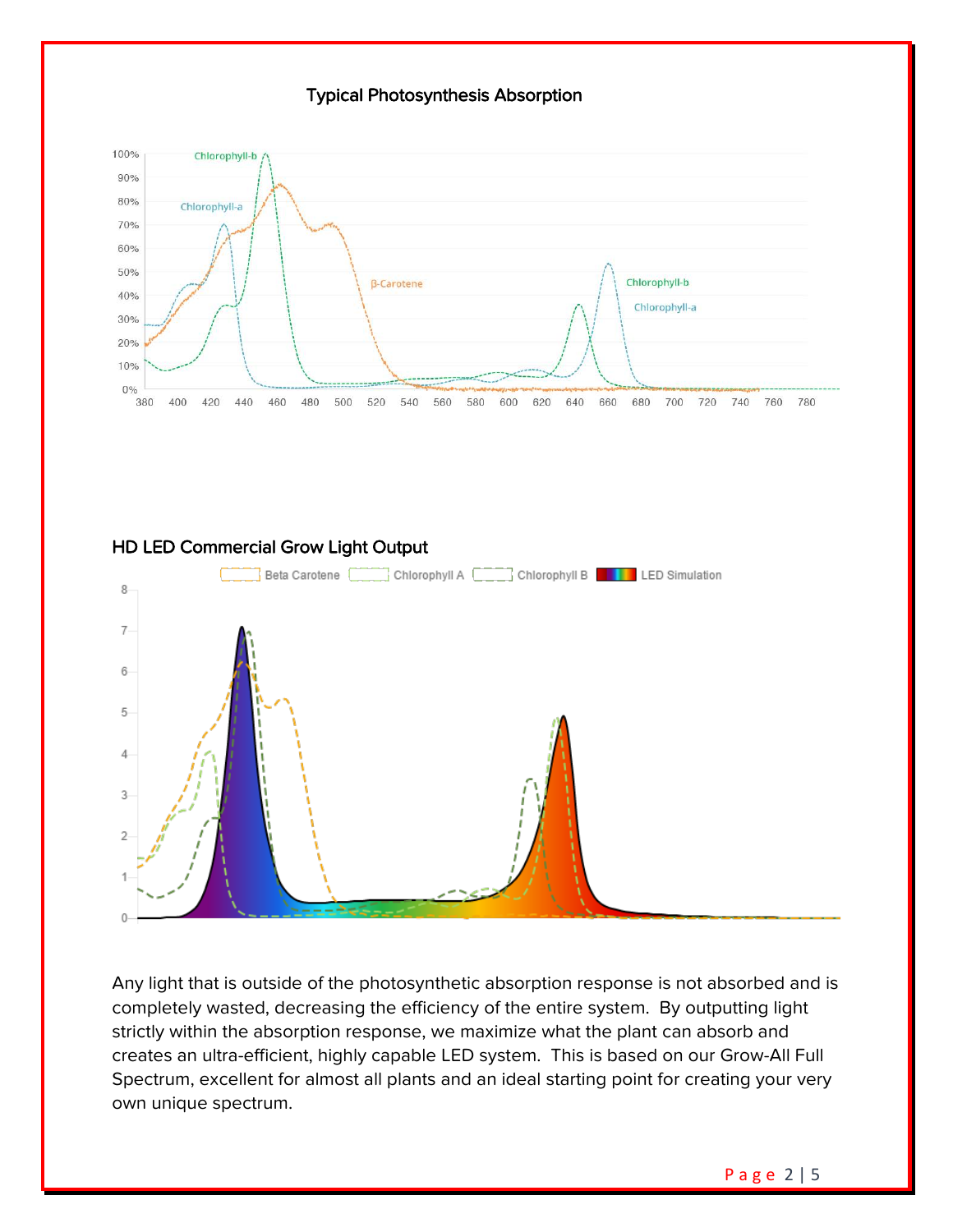# Chlorophyll-a

## Absorption peaks at 430nm and 662nm

Chlorophyll-a is the primary pigment for photosynthesis in plants. It exhibits a grassgreen visual color. It occurs in all photosynthetic organisms except photosynthetic bacteria.

## Chlorophyll-b

#### Absorption peaks at 453nm and 642nm

There is usually about half as much cholorphyll-b as the -a variety in plants. Exhibits a blue-green visual color. It occurs in all plants, green algae and some prokaryotes.

#### Carotenoids (a/-Carotene, Lycopene, Xanthophyll)

#### Absorption is strong between 420nm and 485nm

Carotenes are strongly colored red-orange pigments abundant in plants, fruits, vegetables, and whole grains. Xanthophylls are the typical yellow pigments of leaves. Carotenoids contribute to photosynthesis and protects from excessive light damage.

[spectrographs and definitions immediately above credited to Lumileds Holding B.V]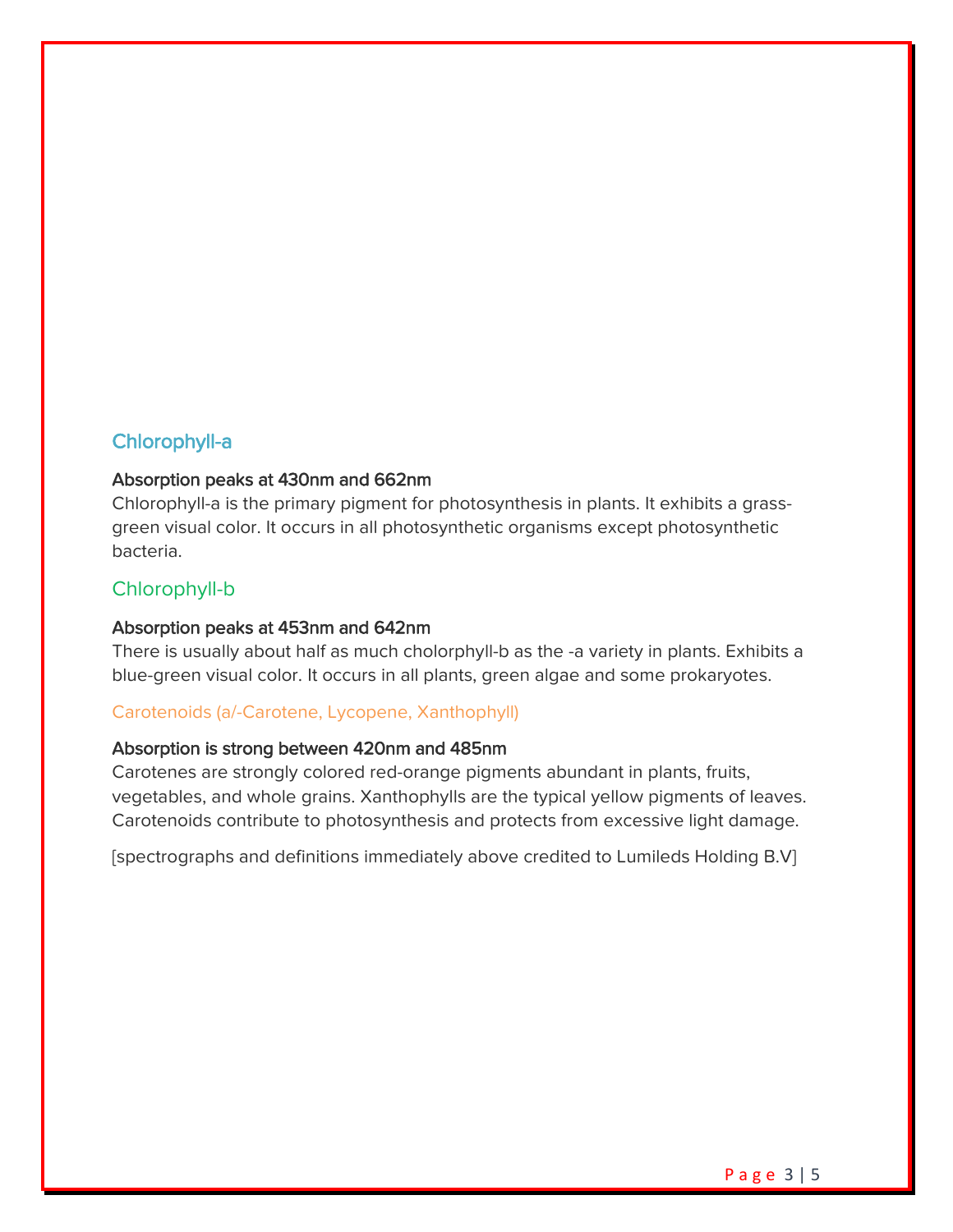### Technical Specifications:

VAC In – 110-480V

Input Amps – 6.8A@110V, 3.4A@240V, 1.6A@480V

Fixture Total Length – 4X 48" or 2X 96" lights

Output Watts - ~336W (exact output depends on LED spectrum selected)

Operation Duration Limitation – can run 24/7/365 at 100% duty cycle

Total PPF -~550 µmols/second over 32 sq. ft. – varies depending on spectrum selected

Weight – 22 lbs

Cooling –Passive cooling at 70°F (21°C) above ambient in stagnant airflow, substantially lower with only 1.5 fps (1mph) airflow

Max temp – 257°F (125°C)

Typical Operating Temp – 140°F @70°F ambient with stagnant airflow

Efficiency – up to 2.28  $\mu$ mol/J depending on spectrum selected